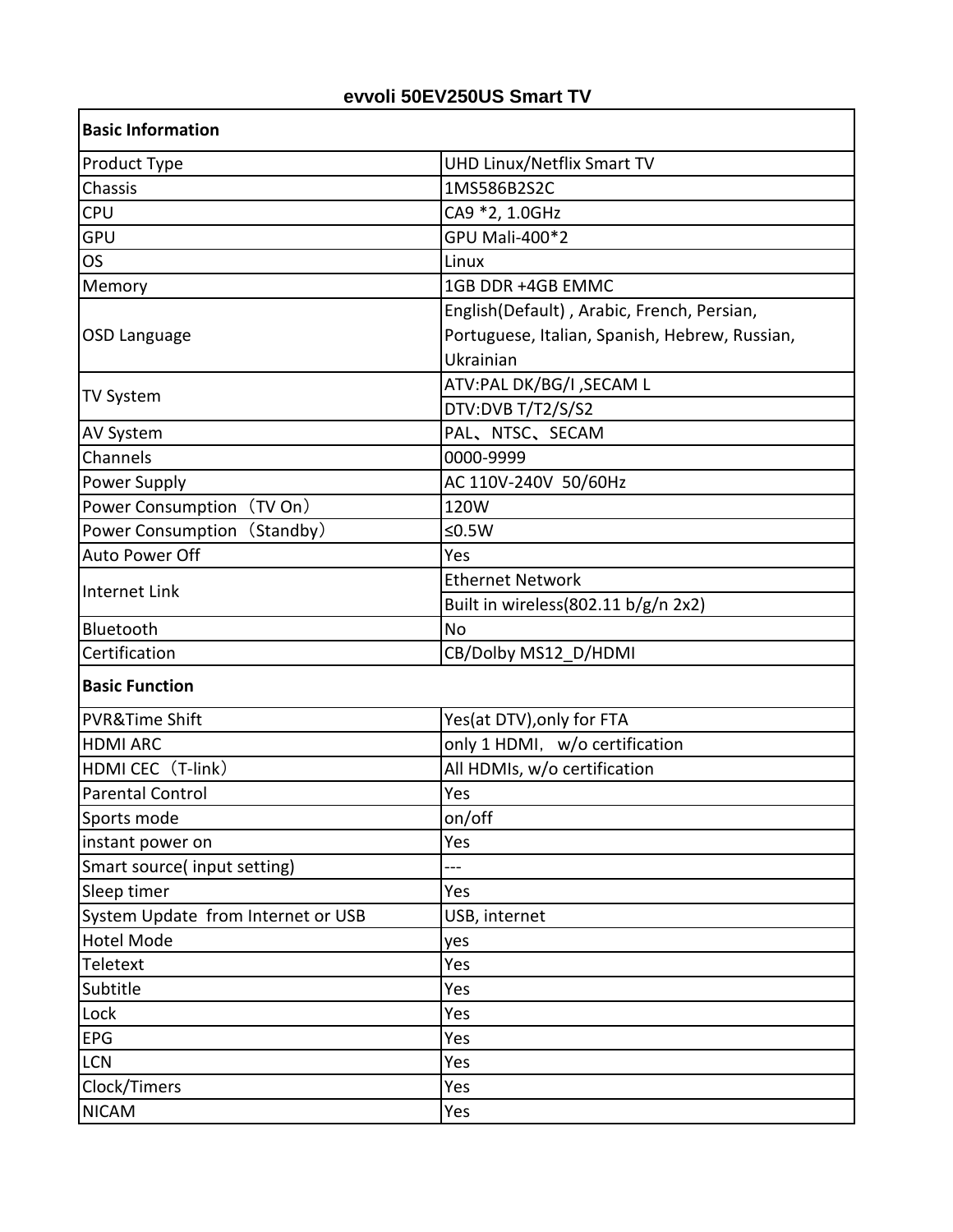| Power on LOGO                     | Yes                                                                                                        |
|-----------------------------------|------------------------------------------------------------------------------------------------------------|
| <b>Other Functions</b>            | SAT DiSEqC 1.2                                                                                             |
| DVB-S/S2 Unicable function        | Yes                                                                                                        |
| Audio language/ Audio description | Yes                                                                                                        |
| Initial setup                     | Yes                                                                                                        |
| Share & See (DLNA)                | Yes                                                                                                        |
| Wireless display                  | Yes                                                                                                        |
| $Cl +$                            |                                                                                                            |
|                                   | if Tv is NOT opersted during the 4h by remote, it<br>should be switch off. If user operste TV with remote, |
| Auto standyby                     | 4h counter should start after last operation. If user                                                      |
|                                   | make new operation with remote, the counter must                                                           |
|                                   | start again with 0.                                                                                        |
| FIT(First time installation)      | Yes                                                                                                        |
| DVB-S/S2 transponder              | according customer<br>Yes,                                                                                 |
| <b>HLS</b>                        | Yes                                                                                                        |
| <b>MSS</b>                        | Yes                                                                                                        |
| Microsoft playready               | Yes                                                                                                        |
| Widevine                          | Yes                                                                                                        |
| Sound                             |                                                                                                            |
| Speakers                          | Integrated speakers (Bottom side)                                                                          |
| Audio Power Output (THD=7%)       | 2×10W speaker box                                                                                          |
| Sound mode                        | 5 modes (Standard/Movie/Music/Sports/Personal)                                                             |
| <b>Sound Control</b>              | <b>Balance</b>                                                                                             |
| Frequency range                   | Equalizer                                                                                                  |
| <b>Auto Volume</b>                | Yes                                                                                                        |
| DD+ (Dolby Digital Plus)          | Yes, Dolby MS12_D                                                                                          |
| Digital Audio Output              | Yes, Optical                                                                                               |
| <b>DTS</b>                        |                                                                                                            |
| <b>Auto Volume Control</b>        | On / Off                                                                                                   |
| <b>Application List</b>           |                                                                                                            |
| YouTube                           | Pre-install, Global Online Movies                                                                          |
| Netflix v4.3                      | Pre-install, Global Online Movies                                                                          |
| App store                         | Pre-install ZEASN Smart portal                                                                             |
| <b>Browser</b>                    | Pre-install, SERAPHIC Browser                                                                              |
| Wireless display                  | Pre-install, screen share                                                                                  |
| <b>Fast cast</b>                  | Pre-install, nScreen app                                                                                   |
| Local apps                        | Base on country                                                                                            |
| <b>Media Format</b>               |                                                                                                            |
| <b>Music</b>                      | MP3/AC3/AAC                                                                                                |
| Picture                           | JPG/JPEG/ Motion JPEG/BMP                                                                                  |
|                                   |                                                                                                            |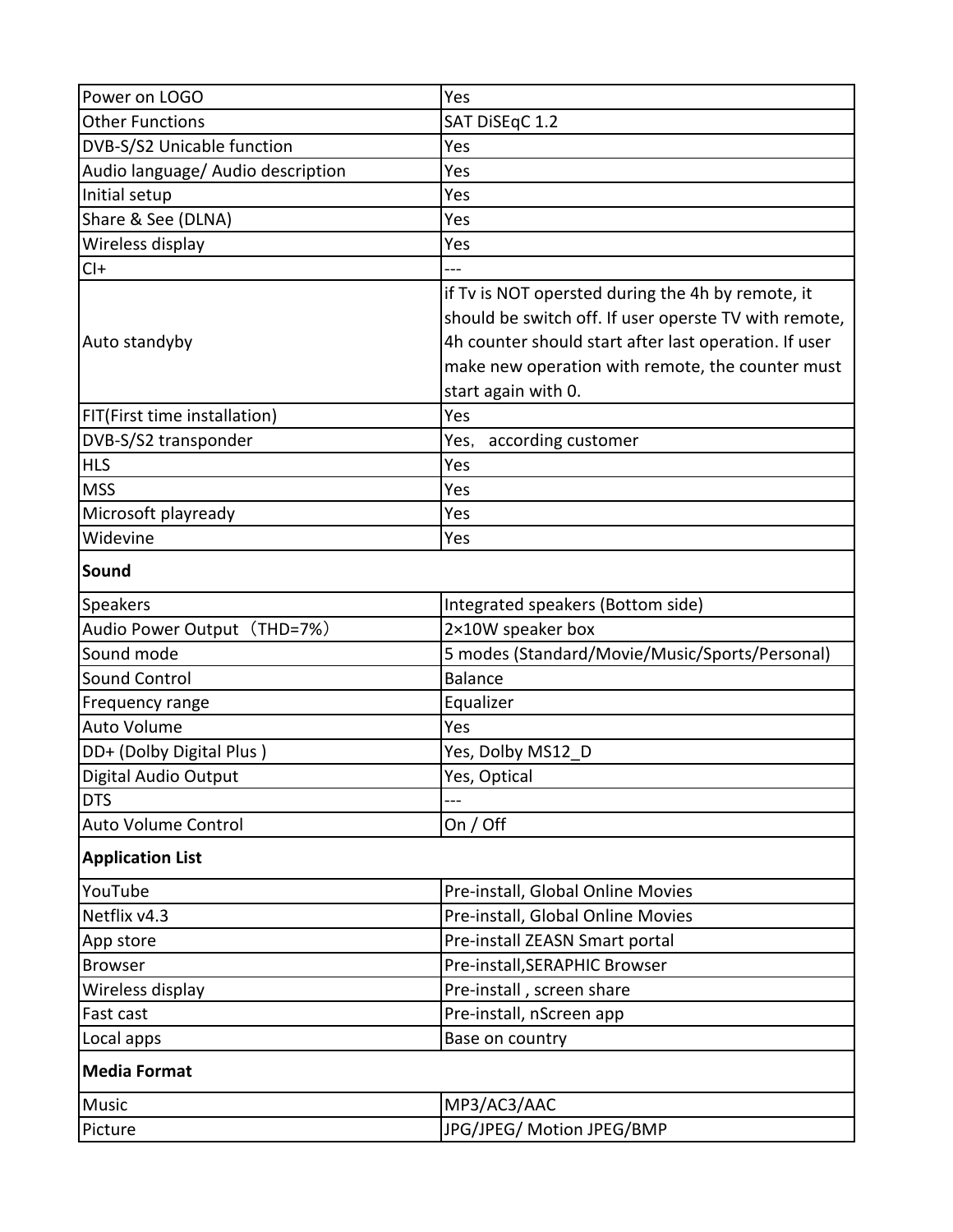|                                                   | MPEG2/ MPEG4 HD/ MPEG4/ H.264/ H.265/ VP9/    |
|---------------------------------------------------|-----------------------------------------------|
| Video                                             | VC1/ WMV/ MKV                                 |
|                                                   |                                               |
| File                                              | ---                                           |
| <b>Signal Format Capability</b>                   |                                               |
|                                                   |                                               |
| Component Video Format<br><b>DVI Video Format</b> |                                               |
|                                                   | Up to XGA for HDMI-PC                         |
| <b>HDMI Video Format</b>                          | up to 2160P                                   |
| <b>Panel Specification</b>                        |                                               |
| <b>Backlight Unit</b>                             | <b>LED</b>                                    |
| Panel supplier                                    | CHOT CV500U2-T01                              |
| <b>Aspect Ratio</b>                               | 16:9                                          |
| Panel Size (inch)                                 | 50"                                           |
| <b>Display Resolution</b>                         | 3840*2160                                     |
| Brightness (cd/m2)(typ.)                          | 280                                           |
| <b>Contrast Ratio</b>                             | 4000:1                                        |
| Response Time (G to G)                            | 6.5ms                                         |
| Viewing Angle (H/V)                               | $178^{\circ}/178^{\circ}$                     |
| Life Time(Typ.)                                   | $>$ 30,000hrs                                 |
| Color                                             | 16.7 M(8bit)                                  |
| <b>Refresh Rate</b>                               | 60Hz                                          |
| Picture                                           |                                               |
| <b>Dynamic Contrast</b>                           | Yes                                           |
| <b>Backlight Adjustable</b>                       | Yes (0~100)                                   |
| Color Temperature                                 | Cool, Normal, Warm, custom                    |
| <b>Picture Mode</b>                               | 5 picture effects preset                      |
|                                                   | (Standard, Dynamic, Natural, Movie, Personal) |
| <b>Picture Size</b>                               | 6 modes (auto, 4:3,16:9, Zoom1, Zoom2)        |
| Over scan                                         | Yes                                           |
| Game mode                                         |                                               |
| Film mode                                         |                                               |
| Picture reset                                     |                                               |
| <b>HDR 10</b>                                     | USB, HDMI, Youtube, Netflix                   |
| <b>HLG</b>                                        | USB, HDMI                                     |
| <b>Micro Innovation</b>                           |                                               |
| Shop mode                                         | Yes, Home, Shop, Shop with demo               |
| Soundbar Ready                                    | Yes                                           |
| <b>Smart Source</b>                               | Yes, this function coming soon                |
| Enjoy Music (Audio only)                          | Yes                                           |
| Multi-Language                                    | Yes                                           |